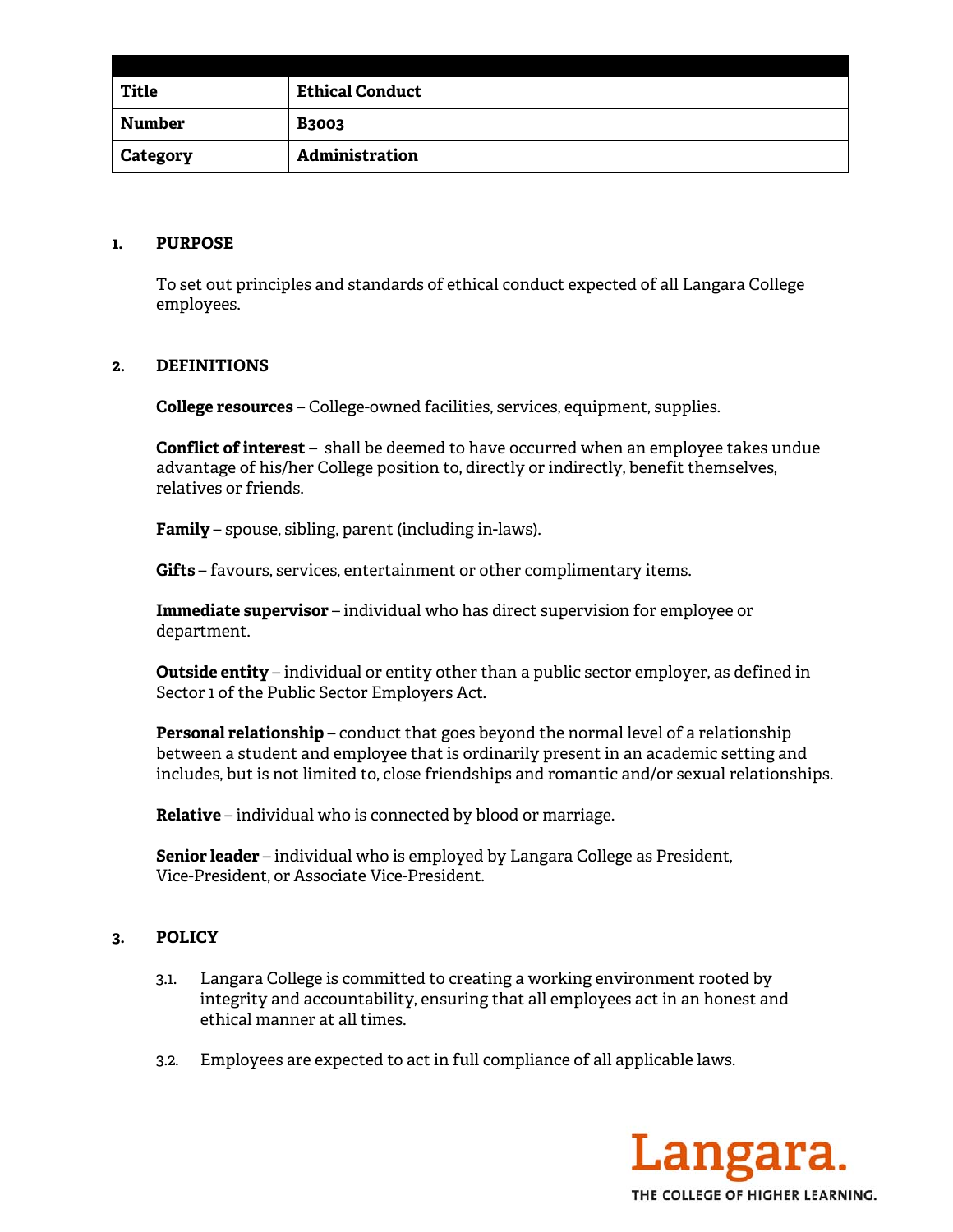3.3. This policy and its procedures will not interfere with the rights and obligations specified in collective agreements or terms of employment governing Langara College employees, and where an inconsistency exists, the applicable collective agreement shall prevail to the extent of the inconsistency.

## **Conflict of Interest**

- 3.4. Employees shall conduct themselves in a manner that will avoid potential conflict of interest.
- 3.5. An employee shall not use his/her position with the College to pursue or advance personal interests, the interests of a family member, relative, or friend.
- 3.6. All perceived or real conflicts of interest will be disclosed, in writing, to the Associate Vice-President, Human Resources**.**

### **Gift Acceptance**

- 3.7. Gifts may be accepted in the normal protocol, hospitality or customary exchange of established business relations.
- 3.8. Gifts may not be accepted if it creates a sense of obligation or gives the appearance of undue influence.
- 3.9. Employees are required to disclose the receipt of permissible gifts whose value exceeds \$200 (CAN) to their immediate supervisor.

### **Use of College Resources**

- 3.10. Incidental personal use of College resources is acceptable within the following conditions:
	- a. is infrequent and brief;
	- b. does not have a negative impact on overall employee productivity;
	- c. does not interfere with the normal operations of the College; and
	- d. does not compromise the College in any way.
- 3.11. Employees will not use College letterhead or forms for private use.
- 3.12. Employees will reimburse the College for expenses incurred through the use of College resources.

### **Employment of Relatives**

3.13. Employees will not be placed in employment positions where a conflict of interest may occur or may be perceived to occur as a result of a family relationship.

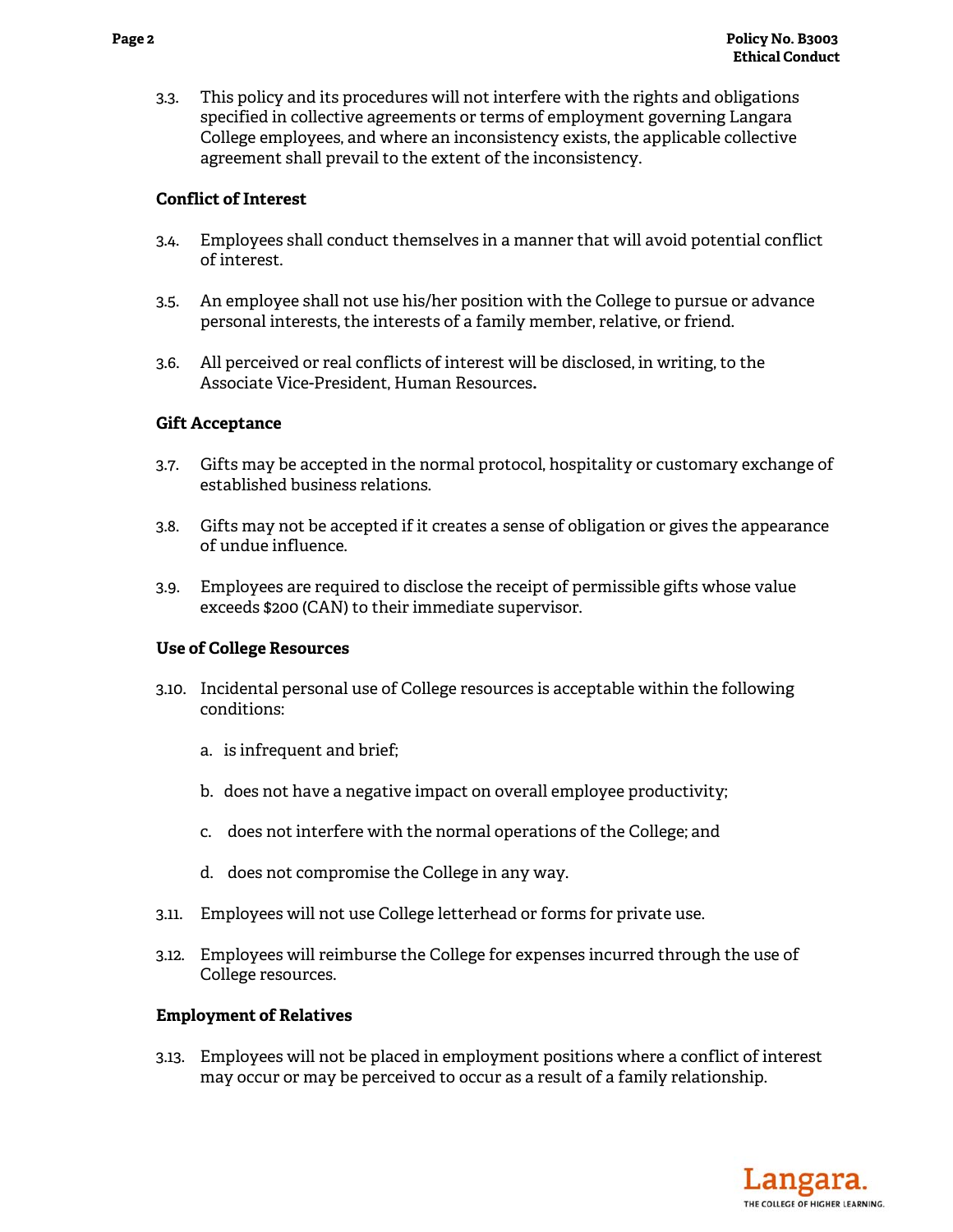- 3.14. Employees will not participate in the selection, appointment, supervision, or evaluation of an individual with whom there is a family relationship, unless participation is required in order to meet the operational needs of the College and there are sufficient safeguards in place to ensure that the College's interests are not compromised.
- 3.15. An employee will be transferred to a different department in the event that a direct (one level) workplace reporting relationship is created between individuals with a family relationship**.**

## **Workplace Relationships**

- 3.16. Employees are encouraged to develop social relationships in the workplace provided that these relationships do not interfere with the work performance or the effective functioning of the workplace.
- 3.17. Employees engaged in social relationships with co-workers are responsible to ensure that the relationship does not raise concerns about the abuse of power, harassment, favouritism, bias or conflict of interest.
- 3.18. Employees shall not become involved in a business or personal relationship with a student with whom there is influence, input or decision-making, for the duration of the professional relationship.

## **Outside Remuneration**

- 3.19. An employee may engage in remunerative employment outside of the College, including business ownership, provided that such action does not:
	- a. interfere with the performance of duties as an employee;
	- b. represent a conflict of interest;
	- c. appear to be affiliated with the College; and
	- d. involve the use of any College resources without prior approval from the Associate Vice-President, Human Resources.

### **Post-Employment Restrictions for Senior Leaders**

- 3.20. If a senior leader has had substantial involvement in dealings with an outside entity on behalf of the College at any time during the year immediately preceding the end of his/her employment with the College then, for one (1) year after the end of his/her employment, the senior leader must not:
	- a. accept an offer of employment, contract to provide services, or appointment to the board of directors from that outside entity; or
	- b. provide consulting or other services to the outside entity that relates to its dealings with the College.

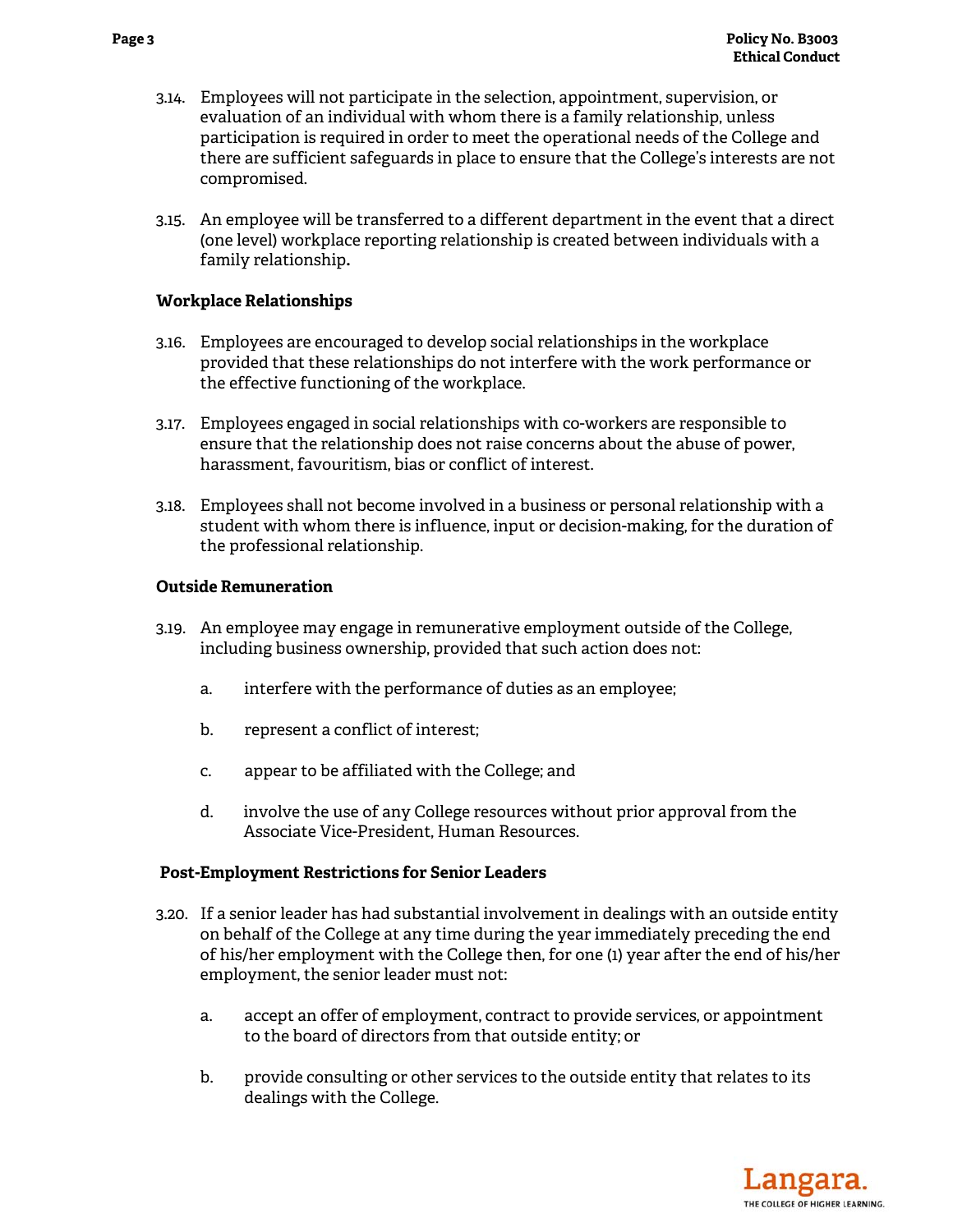- 3.21. The one (1) year limitation as set in section 3.20 may be reduced upon application by the President (or the Board of Governors in the case of the President), after consideration of the following:
	- a. circumstances under which the senior leader's employment ended;
	- b. senior leader's general employment prospects;
	- c. significance of information that the senior leader possessed by virtue of his/her position at College, with relation to the College;
	- d. desirability of a rapid transfer of the senior leader's skills to another employer;
	- e. degree to which the new employer might gain unfair commercial advantage by hiring the senior leader;
	- f. authority and influence that the senior leader possessed while employed by the College; and
	- g. disposition of other cases.
- 3.22. The decision of the President (or Board of Governors in the instance of the President) to reduce the one (1) year restriction in accordance with section 3.21 shall be issued in writing within ten (10) working days of receipt of the application.
- 3.23. If the President reduces the one (1) year restriction for a Vice-President or Associate Vice-President, the President shall report the change to the Board of Governors at its next regularly scheduled meeting.

## **Privacy and Confidentiality**

- 3.24. The College will have policy and procedures in place to protect the personal privacy in accordance with the BC Freedom of Information and Protection of Privacy Act.
- 3.25. Employees shall not disclose or use confidential or proprietary information gained by virtue of their association with the College for personal gain, or to benefit family, relatives, or friends at any time, including post-employment.

### **Compliance and Reporting**

- 3.26. Compliance with this policy is a condition of employment for all employees.
- 3.27. Reports of policy violation will be made to the College's Compliance Officer in accordance to Board Policy 465 - Protected Disclosure.

## **4. RESPONSIBILITY**

 For inquiries relating to this policy, contact the Associate Vice-President, Human Resources.